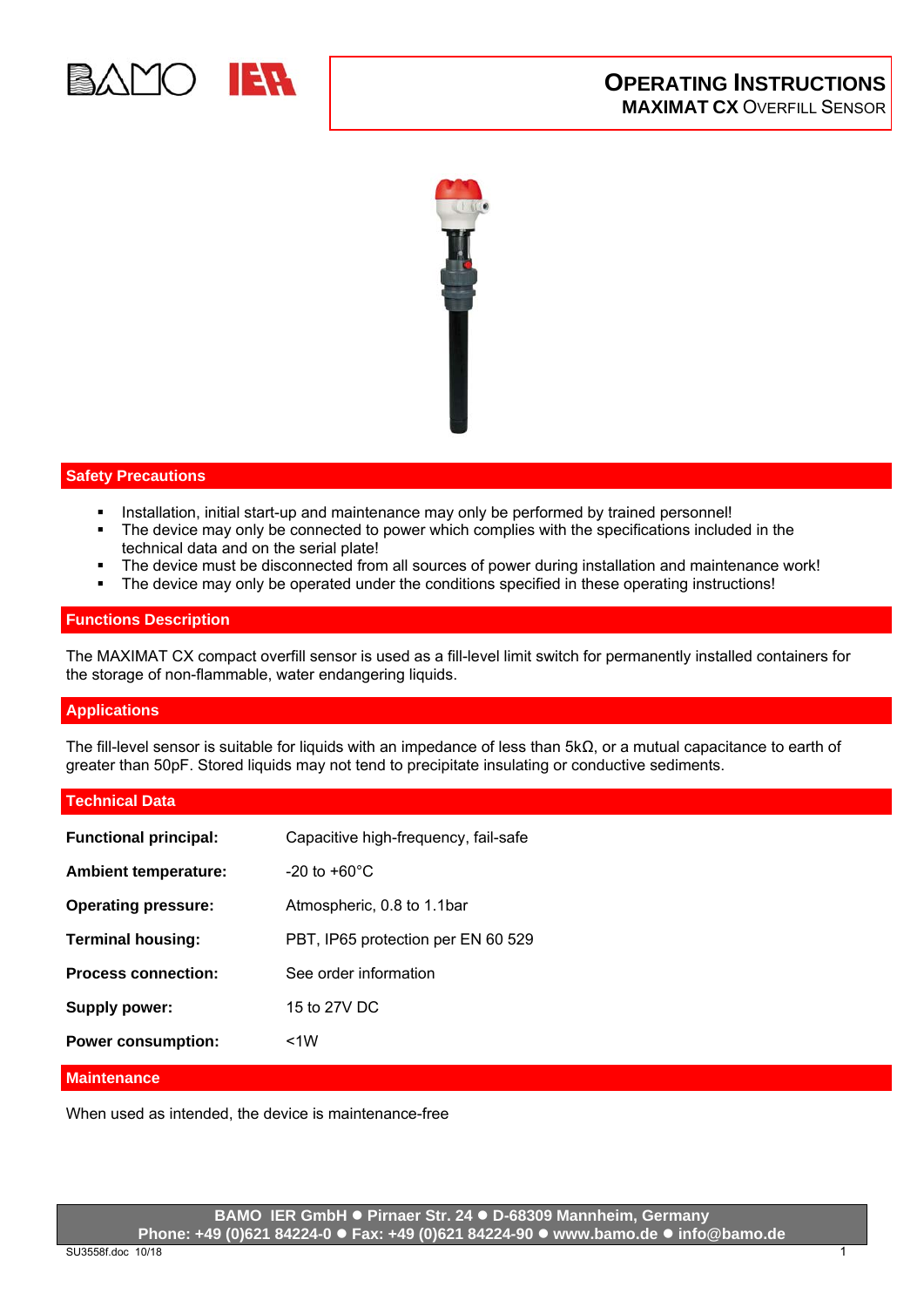

## **Technical Data** (continued):

#### **Outputs:**

- **Floating reed relay contact** (contact opens in case of alarm) for extra-low voltage, max. 50V AC / DC, max. 0.5A, max. 10VA e.g. for operating coupling relays or PLC, TC4 signalling device or CST supply power isolator *Observe protective measures for reed relay contacts (see instruction leaflet SU3104)*
- **2-wire alarm evaluation** with MAXIMAT SHR C measuring transducer *Note: Simultaneous use of both outputs is not possible.*

**Terminals:** Screw terminal for wire cross-sections of up to 2.5mm<sup>2</sup> **Input:** For external test button *(connection to terminals T and C)* Test button contact closed = test alarm is triggered

Note: The function test executed with the test button does not replace the operating test specified in ZG-ÜS, section 6.2, which must be conducted for all probes on a regular basis at least once a year.

#### **Indication:**

LED (green) on the connector PCB (variant KL only):

- **Run: LED illuminated**
- Alarm / error: LED off

## **Measuring circuit cable length:**

Max. 300m, min. wire cross-section: 0.5mm<sup>2</sup>

## **CE Mark**

The device fulfills the legal requirements of applicable EU-guidelines

#### **Approvals**

DIBt (Germany)-Approval no. **Z-65.13.494** for overfill inhibitors in accordance with WHG §19 SVTI ASIT (Switzerland)-Approval no. **KVU-No. 302.019.14** for overfill inhibitors in accordance with GSchG Vlarem II (Corcon bvba Belgium), Prototypekeur certificaat nr.: **CP0914/3072-HCC001** GOST- Clearance Certificate (Russia) **42 1300 / 9026 10 290 0** 

#### **Function Test: Before Installation and Initial Start-Up, and During Inspection**

| <b>Method 1</b><br>Measuring<br>Probe<br>С<br><b>Bucket</b> is<br>on the floor.                                                                                                                                                                                        | <b>Method 2</b><br>Cable / Wire<br>for Earthing the Liquid<br><b>Earth Connection</b><br>For example:<br><b>Measuring</b><br>- Protective conductor<br>Probe<br>- Foundation earth<br>electrode<br>- Metal water pipe<br>- Metal guard rail<br>- Metal buttress<br>etc.<br><b>Bucket is not</b><br>on the floor.                                                                                                                                                                                                |
|------------------------------------------------------------------------------------------------------------------------------------------------------------------------------------------------------------------------------------------------------------------------|-----------------------------------------------------------------------------------------------------------------------------------------------------------------------------------------------------------------------------------------------------------------------------------------------------------------------------------------------------------------------------------------------------------------------------------------------------------------------------------------------------------------|
| Fill a bucket (plastic or metal) with original liquid or<br>$\circ$<br>water (at least 5 litres) and set it onto the floor.<br>Immerse and remove the measuring probe several<br>$\circ$<br>times.<br>Examine the switching status of the measuring circuit<br>$\circ$ | Fill a bucket (plastic or metal) with original liquid or<br>$\circ$<br>water (at least 5 litres).<br>Earth the liquid in the bucket with a cable/wire.<br>$\circ$<br>or<br>Grasp the bucket with your hand from the outside.<br><b>or</b><br>Immerse a finger into the liquid.<br>At the same time, immerse and remove the<br>$\circ$<br>measuring probe several times.<br>Examine the switching status of the measuring circuit<br>$\circ$<br>(refer to the respective operating instructions to<br>this end). |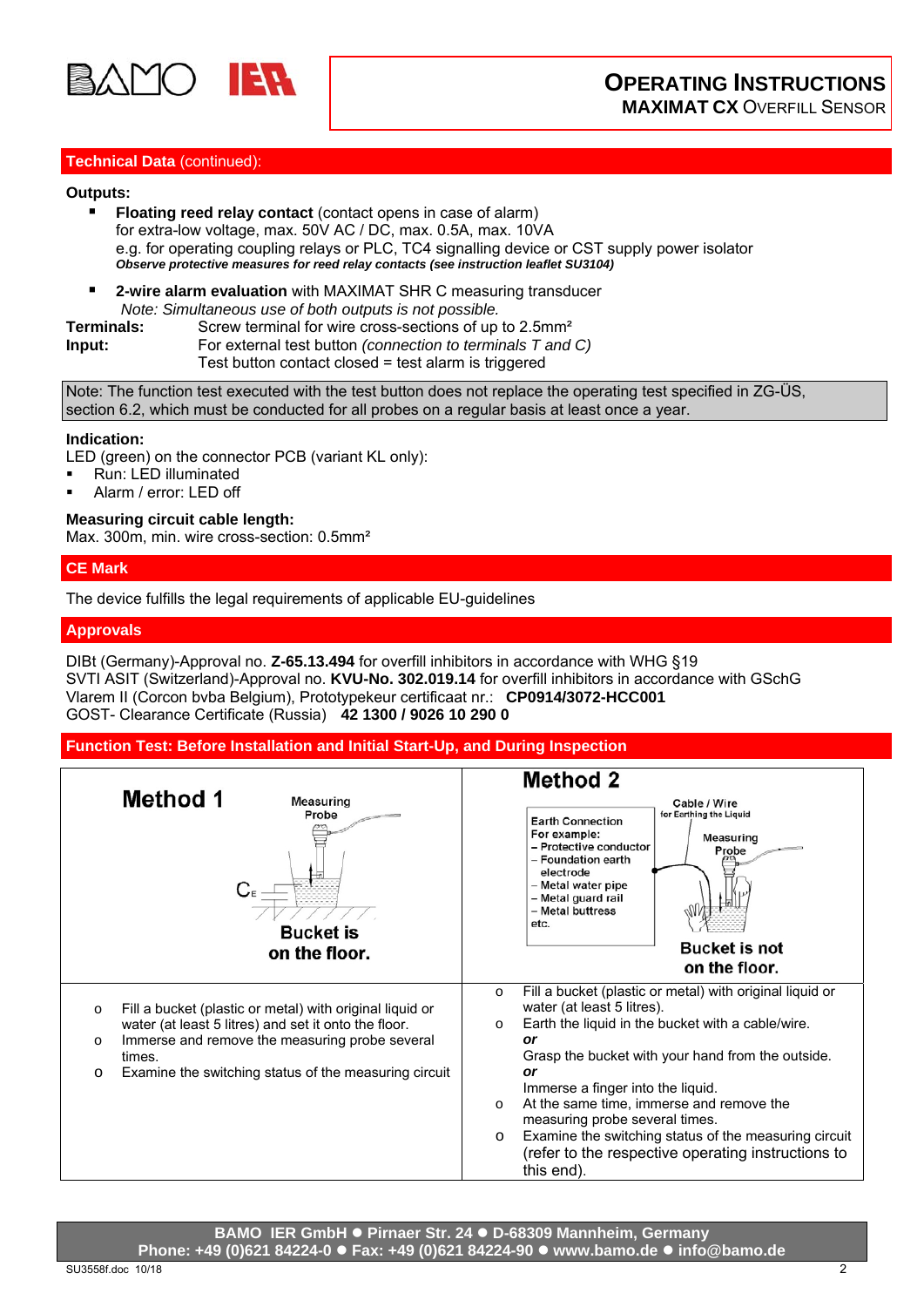

# **OPERATING INSTRUCTIONS MAXIMAT CX** OVERFILL SENSOR

# **Electrical Connection**